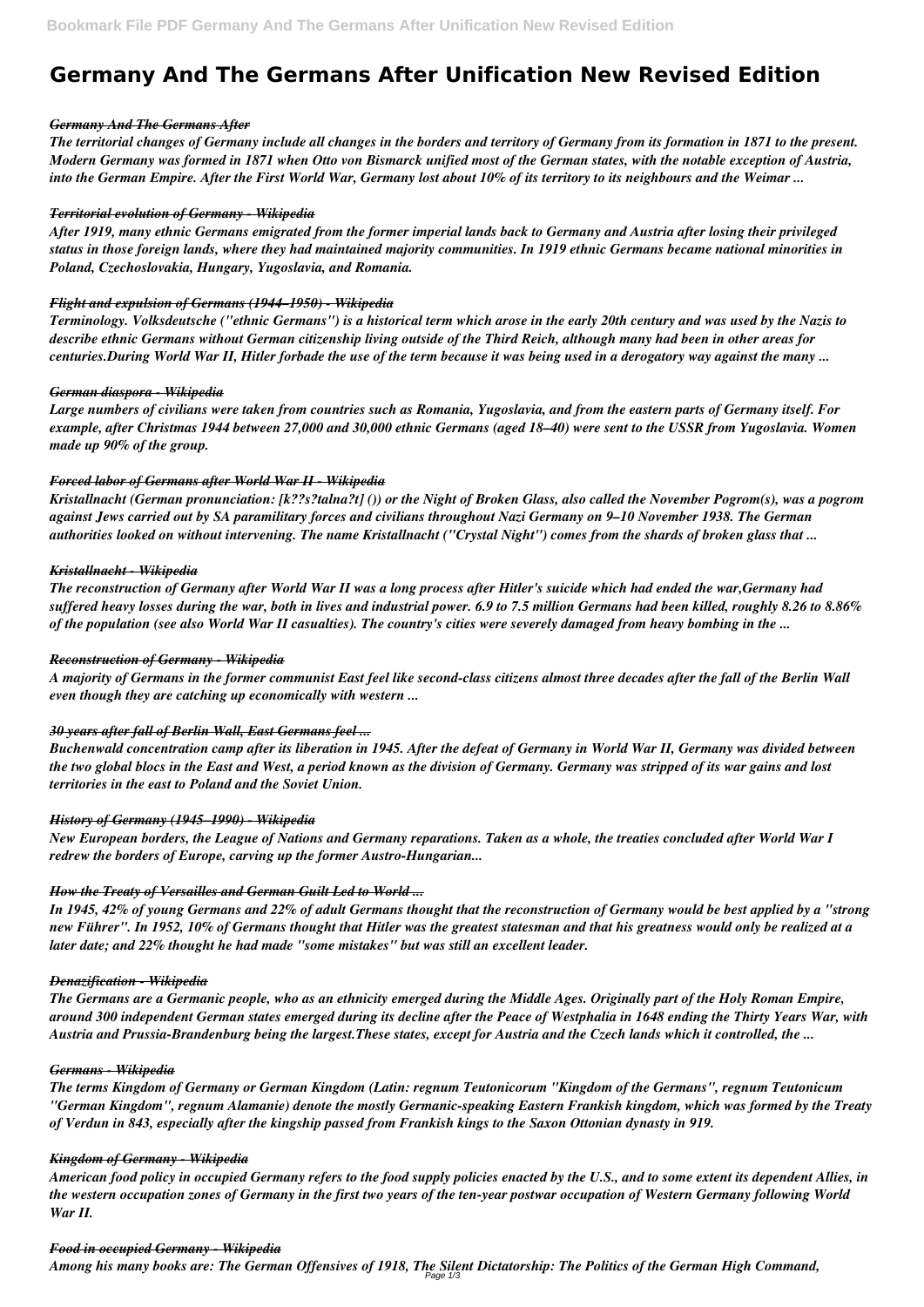# *1916-1918, A Military History of Germany: From the Eighteenth Century to ...*

## *BBC - History - World Wars: The German Front Experience*

*After 1 January 1948, Germans were primarily shipped to the Soviet occupation zone (after 3 October 1949, the German Democratic Republic), based on a Polish-Soviet agreement. Most Germans had been expelled by the end of 1947. In entire 1948, a relatively small number of 42,700 were expelled, and another 34,100 in 1949.*

#### *Flight and expulsion of Germans from Poland during and ...*

*Under the motto "Wunderbar together," the Germany's Foreign Office celebrated German-American friendship last year. A lot of nostalgia was involved. America, after all, was once a land of promise...*

## *US election: German-US relationship hangs in the balance ...*

*Germany finds it hard to love Hegel 250 years after his birth New books try to lighten up the intimidating reputation of Germany's 'most difficult' philosopher Bertrand Russell described Hegel...*

## *Germany finds it hard to love Hegel 250 years after his ...*

*Germany has seen fewer than 7,000 deaths in the coronavirus pandemic - a much lower figure than in other Western European countries including the UK, Italy, France and Spain. Don't rule out summer ...*

## *Coronavirus: Germany reopens shops as lockdown is relaxed ...*

*UK statutory auditors working in Germany. For UK statutory auditors, the German Chamber of Public Accountants (site in German) should be able to provide further information. UK lawyers working in ...*

#### *Germany And The Germans After*

*The territorial changes of Germany include all changes in the borders and territory of Germany from its formation in 1871 to the present. Modern Germany was formed in 1871 when Otto von Bismarck unified most of the German states, with the notable exception of Austria, into the German Empire. After the First World War, Germany lost about 10% of its territory to its neighbours and the Weimar ...*

## *Territorial evolution of Germany - Wikipedia*

*After 1919, many ethnic Germans emigrated from the former imperial lands back to Germany and Austria after losing their privileged status in those foreign lands, where they had maintained majority communities. In 1919 ethnic Germans became national minorities in Poland, Czechoslovakia, Hungary, Yugoslavia, and Romania.*

## *Flight and expulsion of Germans (1944–1950) - Wikipedia*

*Terminology. Volksdeutsche ("ethnic Germans") is a historical term which arose in the early 20th century and was used by the Nazis to describe ethnic Germans without German citizenship living outside of the Third Reich, although many had been in other areas for centuries.During World War II, Hitler forbade the use of the term because it was being used in a derogatory way against the many ...*

## *German diaspora - Wikipedia*

*Large numbers of civilians were taken from countries such as Romania, Yugoslavia, and from the eastern parts of Germany itself. For example, after Christmas 1944 between 27,000 and 30,000 ethnic Germans (aged 18–40) were sent to the USSR from Yugoslavia. Women made up 90% of the group.*

## *Forced labor of Germans after World War II - Wikipedia*

*Kristallnacht (German pronunciation: [k??s?talna?t] ()) or the Night of Broken Glass, also called the November Pogrom(s), was a pogrom against Jews carried out by SA paramilitary forces and civilians throughout Nazi Germany on 9–10 November 1938. The German authorities looked on without intervening. The name Kristallnacht ("Crystal Night") comes from the shards of broken glass that ...*

#### *Kristallnacht - Wikipedia*

*The reconstruction of Germany after World War II was a long process after Hitler's suicide which had ended the war,Germany had suffered heavy losses during the war, both in lives and industrial power. 6.9 to 7.5 million Germans had been killed, roughly 8.26 to 8.86% of the population (see also World War II casualties). The country's cities were severely damaged from heavy bombing in the ...*

#### *Reconstruction of Germany - Wikipedia*

*A majority of Germans in the former communist East feel like second-class citizens almost three decades after the fall of the Berlin Wall even though they are catching up economically with western ...*

#### *30 years after fall of Berlin Wall, East Germans feel ...*

*Buchenwald concentration camp after its liberation in 1945. After the defeat of Germany in World War II, Germany was divided between the two global blocs in the East and West, a period known as the division of Germany. Germany was stripped of its war gains and lost territories in the east to Poland and the Soviet Union.*

#### *History of Germany (1945–1990) - Wikipedia*

*New European borders, the League of Nations and Germany reparations. Taken as a whole, the treaties concluded after World War I redrew the borders of Europe, carving up the former Austro-Hungarian...*

*How the Treaty of Versailles and German Guilt Led to World ...* Page 2/3